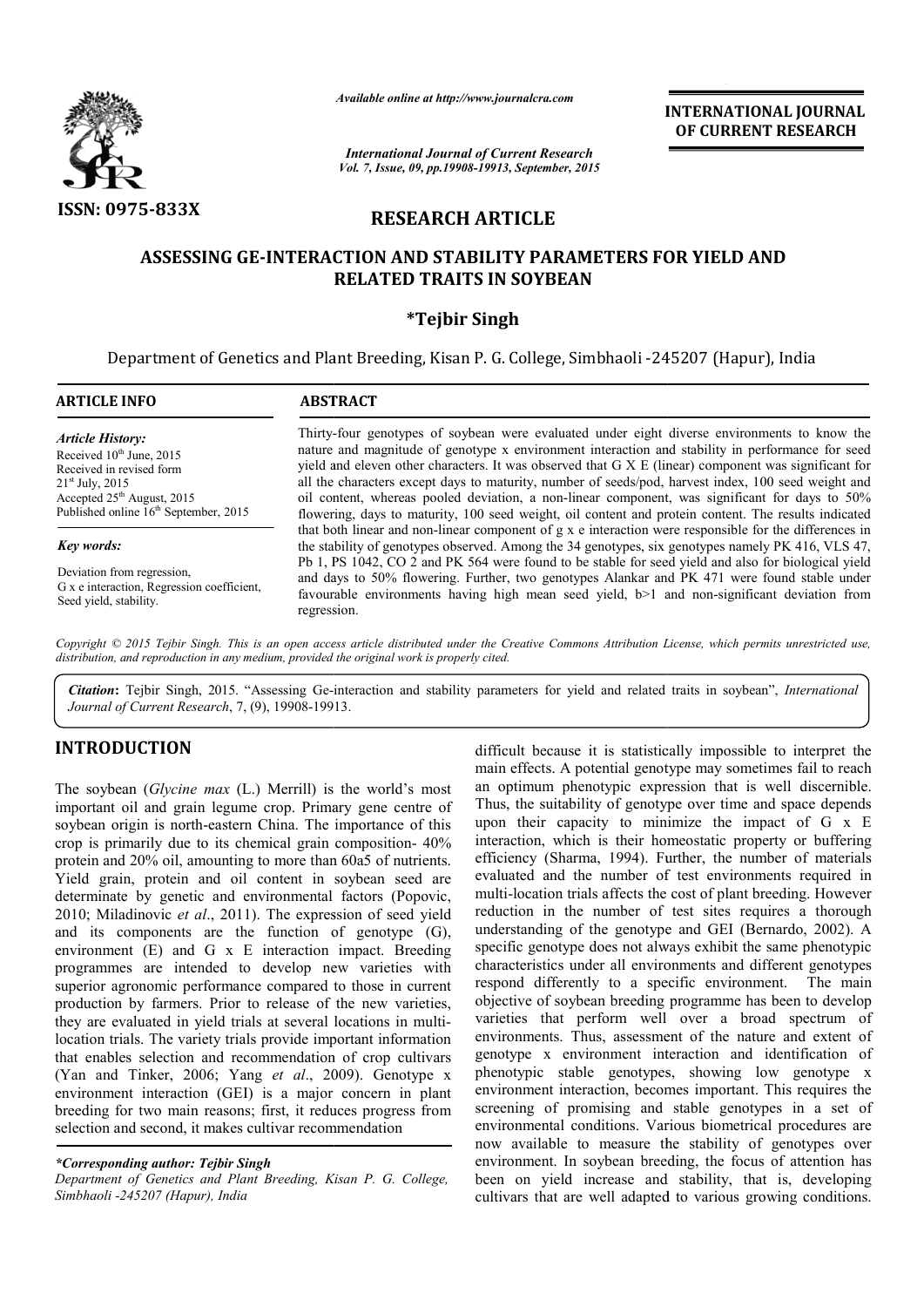Grain yield and quality are metric traits which are generally quantitatively inherited (polygenic) and are strongly dependent on environmental conditions. Assessing any genotypic performance without including its interaction with the environment is incomplete and limits the accuracy of measured parameter estimates. Studies of the causal factors of the G x E effect and quantifying unexplained variation are of prime importance for selection and recommendation of environmentally stable varieties. Therefore, an attempt has been made to assess the GE-interaction and stability parameters in thirty four genotypes of soybean grown in eight environments.

### **MATERIALS AND METHODS**

The material for the present study comprised of thirty-four genotypes of soybean collected from Department of Genetics and Plant breeding, GBPUA&T, Pantnagar (Uttra Khand). These thirty-four genotypes were grown over eight environments i.e. early and late sowing at two diverse locations (Pantnagar and Simbhaoli) in two years (2008 and 2009) in randomized block design (RBD) with three replication. Each genotype was assigned to a single row plot of 3m length with a distance of 30 cm and 15 cm between plots and plants, respectively. All the recommended cultural practices were adopted to raise a good and healthy crop. The data were recorded on five competitive plants on the following twelve characters viz., days to 50% flowering, days to maturity, plant height (cm), number of pods per plant, number of seeds per pod, biological yield  $(g)$ , harvest index  $(\%)$ , seed yield efficiency, 100 seed weight (g), seed yield (g), oil content (%) and protein content (%). The mean data of five plants in each replication for each genotype was utilized for the statistical analysis. The stability model proposed by Eberhart and Russell (1966) was followed to estimate the three parameters of stability namely mean, regression coefficient (bi) and mean squared deviation  $(S^2d)$  for each genotype.

#### **RESULTS AND DISCUSSION**

The pooled analysis of variance for twelve different characters exhibited that there were highly significant differences among the genotypes for all the characters (Table 1) suggesting enough genetic variability among the genotypes for all the characters. The mean squares due to environments were also significant for all the traits indicating the environments selected were random and were different in agro-climatic conditions. The presence of variation between environments point out the presence of dissimilarity and provide a baseline information to categorize potential, low potential and intermediate yielding agro ecologies. The genotype effect depicted clear variation among tested genotypes thus wide and specific adaptation of genotypes is crucial for vertical increase of production. Genotypes, environment and Genotype x environment interaction showed significant differences indicating rank difference in genotypes response at different environments and the need for extension of stability analysis. G x E interaction reduces the association between phenotypic and genotypic values, and thus, genotypes that perform well in one environment may perform poorly in another (Fox *et al*.,

1996). Further, the G x E linear component was significant for all the characters except days to maturity, number of seeds per pod, harvest index, 100 seed weight and oil content (%) which indicated that there were differences among regression for the genotypes.

The genotype x environment interaction were significant for most of the characters except number of seeds per pod, biological yield and harvest index in which harvest index was derived character using other principle components indicating that the character responded to the environments differently (Table 1). The importance of G X E interaction in soybean has been recognized by several workers (Smith *et al*., 1967; Baihaki *et al*., 1976; Sediyama and Sakiyama, 1989; Popovic *et al*., 2013; Ishaq *et al*., 2015). Further, the regression analysis partitions the G X E interaction into two components, regression coefficient and deviation from regression. Significant differences among slope on regression coefficients indicate the response of each genotype to a change in the environment, while significant deviation from regression indicate non-linear response i.e. G x E interactions gets unexplained by additive environmental effects. A variety can be considered stable across environments if it has high mean grain yield, unit regression and least deviation around the regression slope (Eberhart and Russell, 1966). Phenotypic stability of the genotypes was measured by three parameters i.e. mean performance over environments  $(\overline{X})$ , regression coefficient (bi) and deviation from regression  $(S^2 di)$ .

According to Eberhart and Russell's criteria of stability, a stable genotype should have higher mean than population mean,  $b=1$  and  $S^2d=0$ , but for days to 50% flowering and days to maturity, the desirable and stable genotype could have low mean,  $b=1$  and  $S^2d=0$ . Considering high mean performance and stability parameters together the genotypes PK-416, VLS-47, Pb-1, PS-1042, CO-2 and PK-564 were considered as desirable and stable for seed yield (Table 2). Certain genotypes were also found to be stable for yield related traits i.e. 11 genotypes for days to 50% flowering; 4 genotypes each for days to maturity and number of pods/plant; 7 genotypes each for plant height, biological yield, harvest index and oil content; 8 genotypes each for number of seeds/pod and 100 seed weight; 12 genotypes for seed yield efficiency and 6 genotypes for protein content (Table 2). The performance of eight genotypes was unpredictable due to their significant deviation from regression (Table 3). Further, among the six genotypes stable for seed yield, PK 564 was having highest seed yield (9.29 g) and was also found stable for days to 50% flowering, days to maturity, number of pods/plant and seed yield efficiency. In general, the genotypes identified stable for seed yield also showed stability for one or more component character like days to 50% flowering, biological yield, number of seeds/pod, number of pod/plant, oil content and seed yield efficiency. This indicated that stability of various component traits might be responsible for the observed stability of genotypes for seed yield. Hence, chances of selection of stable genotypes for seed yield could be enhanced by selecting for stability for yield components. It was also earlier observed that stability of seed yield might be due to stability of various yield components (Grafius, 1959).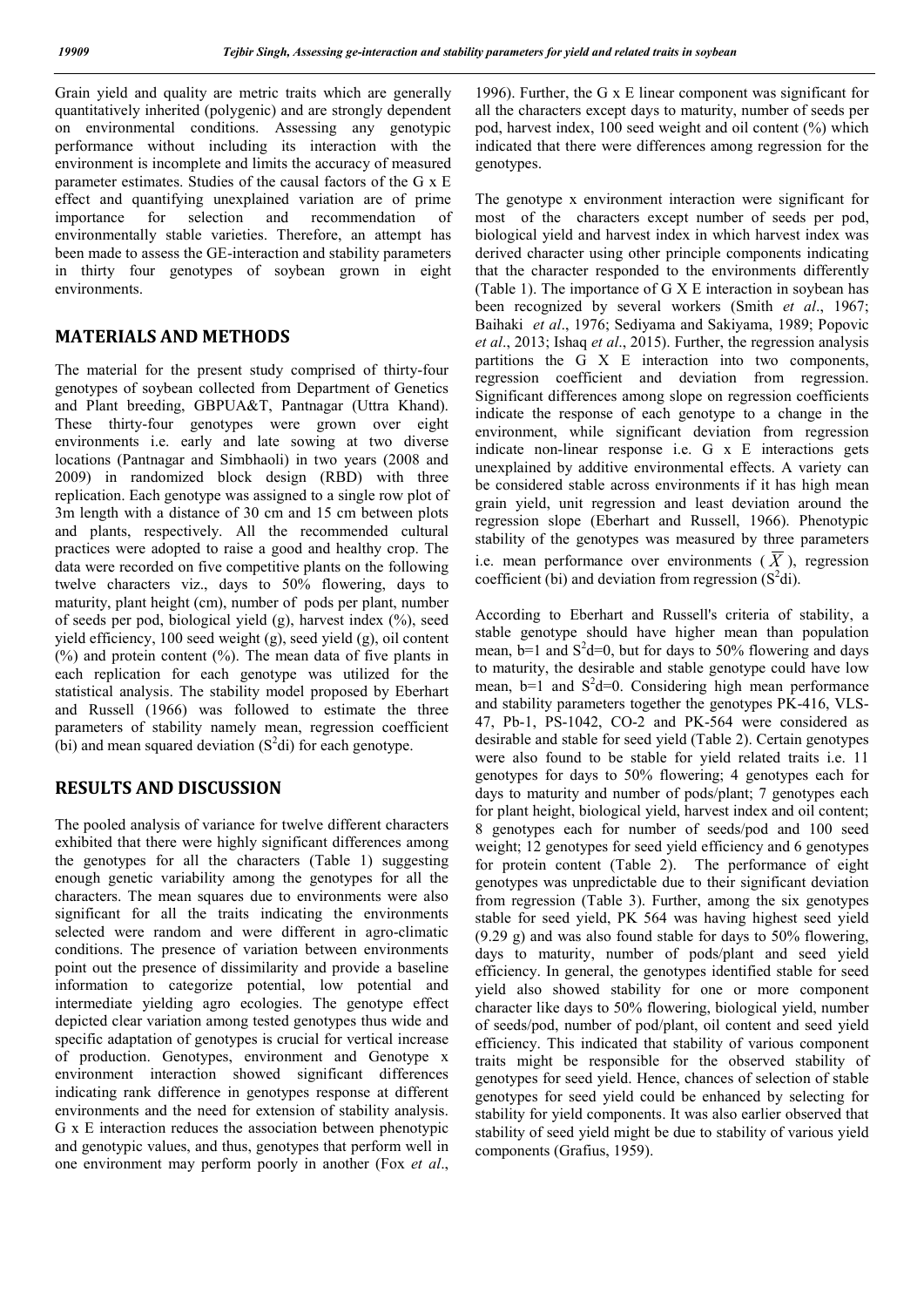|                         |      |              |           | -                 |           |              |            |               |            |                 |            |                     |                 |
|-------------------------|------|--------------|-----------|-------------------|-----------|--------------|------------|---------------|------------|-----------------|------------|---------------------|-----------------|
| Source of variation     | d.f. | Mean squares |           |                   |           |              |            |               |            |                 |            |                     |                 |
|                         |      | Days to      | Days to   | Plant             | No. of    | No. of seeds | Biological | Harvest       | Seed vield | 100 seed weight | Seed vield | Oil content $(\% )$ | Protein         |
|                         |      | 50%          | maturity  | height            | pods per  | per pod      | yield (g)  | index $(\% )$ | efficiency | (g)             | (g)        |                     | content $(\% )$ |
|                         |      | flowering    |           | (c <sub>m</sub> ) | plant     |              |            |               |            |                 |            |                     |                 |
| Genotype $(G)$          | 33   | 113.26*      | $18.06**$ | 396.05**          | 991.51**  | $0.122**$    | $132.03**$ | 38.78**       | $0.018**$  | $19.25**$       | $24.13**$  | $7.11**$            | $7.66**$        |
| Environment (E)         |      | 76.09**      | $70.76**$ | 1140.16**         | 912.18**  | $0.02**$     | 562.98**   | $33.61**$     | $0.015**$  | $0.91**$        | 78.35**    | $1.01**$            | $0.66**$        |
| <b>G</b> X <sup>E</sup> | 231  | $6.62**$     | $0.50*$   | 11.98**           | $13.52**$ | 0.001        | 7.78       | 1.21          | $0.001**$  | $0.04**$        | $.04*$     | $0.09*$             | $0.09**$        |
| $E+G X E$               | 238  | 2.84         | 2.57      | 45.16             | 39.95     | 0.002        | 24.11      | 2.17          | 0.001      | 0.06            | 3.31       | 0.12                | 0.11            |
| E (linear)              |      | 532.18**     | 496.51**  | 7981.47**         | 6385.18** | $0.160**$    | 3940.76**  | 235.12**      | $0.111**$  | $6.36**$        | 548.49**   | $7.28**$            | $4.20**$        |
| G X E (linear)          | 33   | 1.14**       | 0.64      | $30.81**$         | 48.81**   | 0.001        | $19.00**$  | 0.895         | $0.001**$  | 0.03            | $3.33**$   | 0.06                | $0.11*$         |
| Pooled deviation        | 204  | $0.52**$     | $0.46**$  | 8.58              | 7.41      | $0.001**$    | 5.74       | 1.22          | 0.0004     | $0.04**$        | 0.64       | $0.09**$            | $0.08**$        |
| Pooled error            | 528  | 2.25         | 0.28      | 8.79              | 8.95      | 0.0009       | 7.90       | 45. ،         | 0.0005     | 0.01            | 0.83       | 0.06                | 0.03            |

**Table 1. Joint regression analysis for yield and yield components in soybean (Eberhart and Russell, 1966)**

\*,\*\* = Significant at  $P = 0.05$  and  $P = 0.01$  levels, respectively

#### **Table 2. Stable genotypes and their estimates of stability parameters for different characters in soybean**

| S.No.     | Genotypes                | $\mathbf X$ | bi   | $S^2$ di |
|-----------|--------------------------|-------------|------|----------|
| A.        | Days to 50% flowering    |             |      |          |
|           | 1. PK 416                | 49.50       | 0.95 | 0.01     |
|           | 2. PK 327                | 51.50       | 0.95 | 0.01     |
|           | 3. PK 1029               | 51.88       | 0.87 | 0.26     |
|           | 4. PK 262                | 52.29       | 0.90 | $-0.17$  |
|           | 5. JS-72-280             | 51.83       | 0.99 | 0.11     |
|           | 6. Kalitur               | 53.08       | 0.84 | 0.98     |
|           | Bhatt<br>7.              | 51.87       | 0.85 | 0.28     |
|           | 8. Pusa 40               | 52.00       | 1.08 | 0.16     |
|           | 9. Pusa 1042             | 52.29       | 1.11 | 0.34     |
|           | 10. Co 2                 | 52.42       | 0.94 | $-0.18$  |
|           | 11. PK 564               | 51.29       | 0.88 | 0.59     |
|           | Population mean 54.51    |             |      |          |
| <b>B.</b> | Days to maturity         |             |      |          |
|           | 1. PK 471                | 119.88      | 0.86 | 0.11     |
|           | 2. PK 327                | 118.50      | 0.93 | 0.40     |
|           | 3. Bragg                 | 119.96      | 1.15 | 1.26     |
|           | 4. PK 564                | 118.83      | 0.86 | 0.15     |
|           | Population mean 121.13   |             |      |          |
| C.        | Plant height (cm)        |             |      |          |
|           | 1. MACS 450              | 71.37       | 1.13 | $-5.50$  |
|           | 2. PK 327                | 68.35       | 1.15 | $-1.43$  |
|           | 3. JS-72-44              | 69.57       | 0.97 | $-5.80$  |
|           | 4. Improved Pelican      | 68.71       | 1.04 | $-4.74$  |
|           | 5. VLS 47                | 68.43       | 1.04 | $-2.86$  |
|           | 6. Pb 1                  | 74.49       | 0.89 | $-2.69$  |
|           | 7. MACS 124              | 70.70       | 1.16 | $-6.56$  |
|           | Population mean 64.98 cm |             |      |          |
| D.        | Number of pods/plant     |             |      |          |
|           | 1. PK 327                | 59.48       | 1.01 | 5.21     |
|           | 2. Ankur                 | 54.29       | 1.01 | $-7.58$  |
|           | 3. Shilajeet             | 54.05       | 1.13 | $-1.06$  |
|           | 4. PK 564                | 53.85       | 0.93 | 6.22     |
|           | Population mean 48.23    |             |      |          |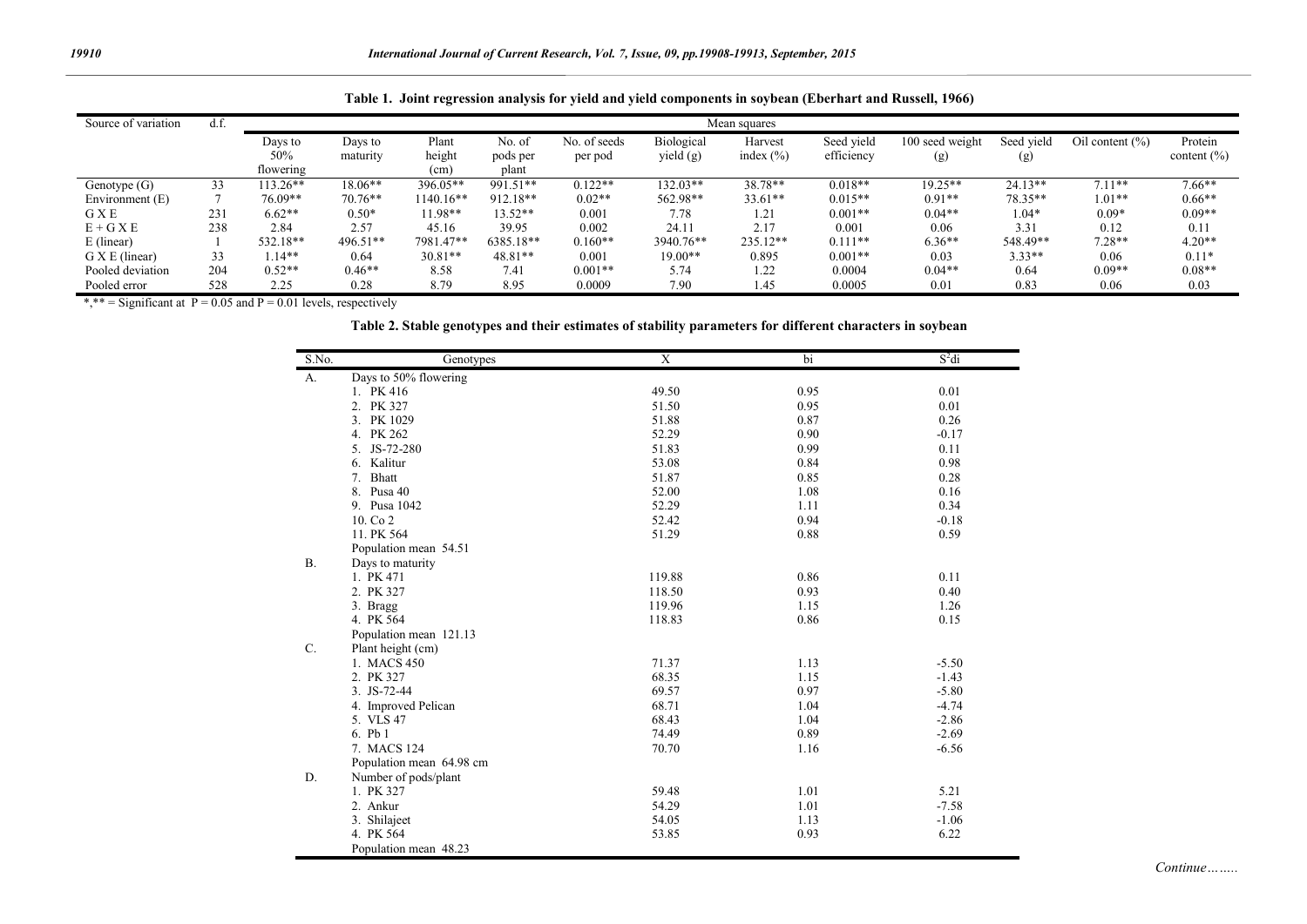| Ε. | Number of seeds/pod          |                |              |                    |
|----|------------------------------|----------------|--------------|--------------------|
|    | 1. PS 1024                   | 1.97           | 1.06         | 0.00               |
|    | 2. JS 80-21<br>3. PK 1029    | 1.97<br>1.98   | 0.90<br>1.01 | 0.00<br>0.00       |
|    | 4. MACS 754                  | 1.97           | 1.15         | 0.00               |
|    | 5. JS 72-44                  | 1.99           | 1.14         | 0.00               |
|    | 6. Bragg                     | 1.90           | 1.10         | 0.00               |
|    | 7. VLS 47                    | 1.99           | 0.97         | 0.00               |
|    | 8. PS 1042                   | 2.00           | 0.93         | 0.00               |
|    | Population mean 1.86         |                |              |                    |
| F. | Biological yield (g)         |                |              |                    |
|    | 1. PK 416<br>2. PK 564       | 25.65<br>26.97 | 0.93<br>0.97 | 2.51<br>4.14       |
|    | 3. Pb 1                      | 24.13          | 1.22         | $-5.37$            |
|    | 4. Co 2                      | 24.99          | 0.82         | $-5.92$            |
|    | 5. PK 1029                   | 27.11          | 1.11         | $-4.98$            |
|    | 6. PS 1042                   | 26.49          | 0.89         | $-5.80$            |
|    | 7. Shilajeet                 | 25.02          | 1.07         | $-3.81$            |
|    | Population mean 22.93 g      |                |              |                    |
| G. | Harvest index $(\% )$        | 33.98          |              |                    |
|    | 1. Himso 1563<br>2. PS 1024  | 34.73          | 1.10<br>1.13 | $-1.02$<br>$-1.01$ |
|    | 3. PK 471                    | 35.30          | 1.19         | 1.58               |
|    | 4. Bhatt                     | 33.64          | 1.12         | $-1.17$            |
|    | 5. Pusa 40                   | 36.38          | 0.99         | $-0.26$            |
|    | 6. PS 1042                   | 34.08          | 1.18         | $-1.05$            |
|    | 7. Shilajeet                 | 34.79          | 1.14         | $-0.32$            |
|    | Population mean 32.79%       |                |              |                    |
| Η. | Seed yield efficiency        |                |              |                    |
|    | 1. Himso 1563<br>2. PK 471   | 0.51<br>0.55   | 1.21         | 0.00               |
|    | 3. JS 80-21                  | 0.50           | 1.17<br>0.94 | 0.00<br>0.00       |
|    | 4. PK 327                    | 0.52           | 1.16         | 0.00               |
|    | 5. JS 335                    | 0.50           | 1.15         | 0.00               |
|    | 6. Bragg                     | 0.52           | 0.94         | 0.00               |
|    | 8. Bhatt                     | 0.51           | 1.13         | 0.00               |
|    | 9. Pb 1                      | 0.50           | 1.02         | 0.00               |
|    | 10. Pusa 40                  | 0.57           | 1.11         | 0.00               |
|    | 11.Shilajeet<br>12.PK 564    | 0.53<br>0.52   | 1.14<br>1.17 | 0.00<br>0.00       |
|    | Population mean 0.49         |                |              |                    |
| I. | 100 seed weight $(g)$        |                |              |                    |
|    | 1. Himso 1563                | 10.71          | 1.16         | 0.03               |
|    | 2. MACS 450                  | 11.25          | 1.15         | 0.00               |
|    | 3. PS 1024                   | 11.98          | 0.98         | 0.00               |
|    | 4. PK 1029                   | 13.14          | 1.03         | 0.02               |
|    | 5. Bragg                     | 11.17<br>11.17 | 1.14<br>0.94 | 0.02<br>0.01       |
|    | 6. PK 472<br>7. PK 262       | 13.18          | 0.98         | $0.00\,$           |
|    | 8. PS 1042                   | 12.16          | 1.15         | 0.04               |
|    | Population mean 10.54 g      |                |              |                    |
| J. | Seed yield (g)               |                |              |                    |
|    | 1. PK 416                    | 8.58           | 0.98         | 0.30               |
|    | 2. VLS 47                    | 8.96           | 1.14         | 0.44               |
|    | 3. Pb 1                      | 8.09           | 1.24         | $-0.50$            |
|    | 4. PS 1042<br>5. Co 2        | 9.02<br>8.51   | 0.98<br>0.94 | 0.55<br>$-0.66$    |
|    | 6. PK 564                    | 9.29           | 1.13         | 0.43               |
|    | Population mean 7.59 g       |                |              |                    |
| Κ. | Oil content $(\% )$          |                |              |                    |
|    | 1. PK 416                    | 21.46          | 0.95         | 0.03               |
|    | 2. PS 1024                   | 21.10          | 0.98         | $-0.02$            |
|    | 3. Lee                       | 21.27          | 0.88         | 0.06               |
|    | 4. PK 472                    | 22.24          | 1.05         | $-0.06$            |
|    | 5. Ankur<br>6. Pusa 40       | 21.37<br>21.32 | 1.18<br>0.92 | 0.01<br>0.04       |
|    | 7. PS 1042                   | 21.17          | 1.20         | $-0.04$            |
|    | Population mean 20.37        |                |              |                    |
| L. | Protein content $(\% )$      |                |              |                    |
|    | 1. PS 1024                   | 39.99          | 0.91         | 0.18               |
|    | 2. T 49                      | 40.48          | 1.13         | 0.09               |
|    | 3. JS 335                    | 40.48          | 1.00         | 0.22               |
|    | 4. Bragg                     | 40.37          | 0.96         | 0.12               |
|    | 5. JS 72-280<br>6. Shilajeet | 41.42<br>40.61 | 1.12<br>0.92 | 0.02<br>0.05       |
|    | Population mean 39.39 %      |                |              |                    |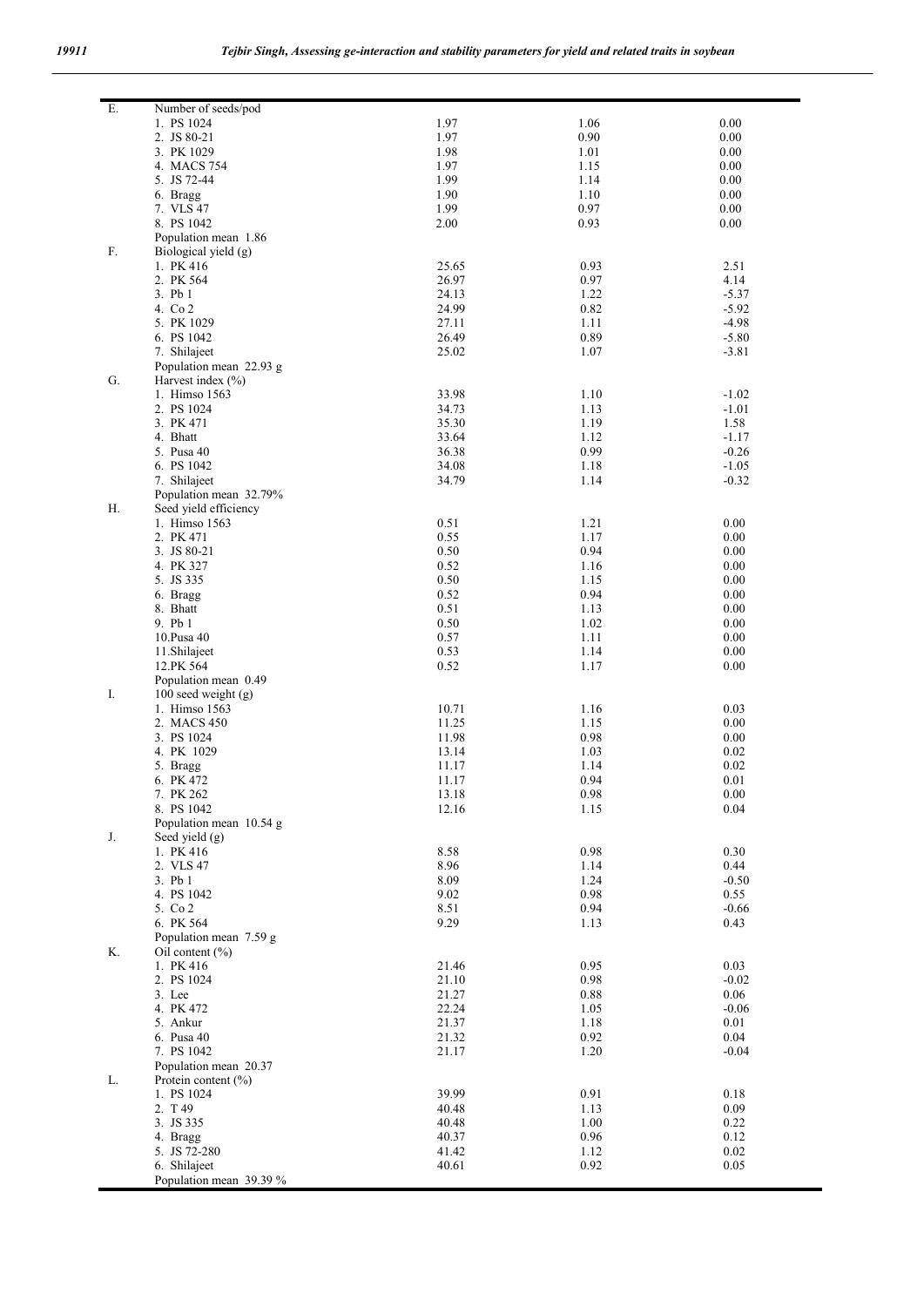| S.No.          | Genotypes               | Seed yield $(g)$ |             |                       | Other traits showing stability |                          |                                 |                        |          |                       |
|----------------|-------------------------|------------------|-------------|-----------------------|--------------------------------|--------------------------|---------------------------------|------------------------|----------|-----------------------|
|                |                         | X                | $\mathbf b$ | $S^2d$                |                                |                          |                                 |                        | b        | $S^2d$                |
| 1.             | <b>Himso</b> 1563       | 7.05             | 1.28        | $-0.55$               | HI, SYE,                       | $SW, DM^{\#}$            |                                 |                        | 1.28     | $-0.55$               |
| 2.             | Pusa 16                 | 5.60             | $0.24**$    | 0.18                  |                                |                          |                                 |                        | $0.24**$ | 0.18                  |
| 3 <sub>1</sub> | <b>MACS 450</b>         | 7.63             | 1.33        | $-0.56^{+}$           | PHT, SW                        |                          |                                 |                        | 1.33     | $-0.56^{+}$           |
| 4.             | PK 416                  | 8.58             | 0.98        | 0.30                  | DF, BY,                        | OC, $S/P^{\#}$ ,         | $SW^{\#}$ , $HI^{\# \#}$ ,      | $\mathbf{SYE}^{\# \#}$ | 0.88     | 0.30                  |
| 5.             | PS 1024                 | 7.44             | 0.98        | $-0.64$               | $S/P$ , $HI$ ,                 | SW, OC,                  | $PC, P/P^*$                     |                        | 0.98     | $-0.64$               |
| 6.             | Indira Soya 9           | 5.22             | $0.55*$     | 0.46                  |                                |                          |                                 |                        | $0.55*$  | 0.46                  |
| 7.             | Alankar                 | 10.96            | 1.86*       | 0.14                  | $BY^{\#}$                      | $SYE^{\#}$ , $SW^{\#}$ , | $S/P^{\# \#}$ ,                 | $DM^{\#}$              | 1.86*    | 0.14                  |
| 8.             | PK 471                  | 11.24            | $2.01**$    | 1.69                  | DM, HI,                        | $SYE.P/P#$ .             | $OC^*,$                         | $SW^{\# \#}$           | $2.01**$ | 1.69                  |
| 9.             | JS 80-21                | 7.05             | 0.96        | 0.70                  | S/P, SYE,                      | $\mathrm{PHT}^{\#},$     |                                 |                        | 0.96     | 0.70                  |
| 10.            | PK 327                  | 8.13             | 0.71        | $1.46^{+}$            | DF, DM,                        | PHT, P/P,                | $SYE, HI^*$                     |                        | 0.71     | $1.46^{+}$            |
| 11.            | PK 1029                 | 9.51             | 1.36        | $-0.52$ <sup>++</sup> | DF, S/P,                       | BY, SW,                  | $HI^*$ , $SYE^*$                |                        | 1.36     | $-0.52$ <sup>**</sup> |
| 12.            | <b>MACS 754</b>         | 4.71             | $0.31**$    | 0.44                  | $S/P$ , $PC$ <sup>#</sup>      |                          |                                 |                        | $0.31**$ | 0.44                  |
| 13.            | MAUS 32                 | 6.39             | 0.99        | $-0.42$               |                                |                          |                                 |                        | 0.99     | $-0.42$               |
| 14.            | Lee                     | 5.08             | $0.66*$     | $-0.67$               | $OC, PHT^*$                    |                          |                                 |                        | $0.66*$  | $-0.67$               |
| 15.            | T 49                    | 7.38             | 1.19        | $-0.43$               | $PC, PHT^*$                    |                          |                                 |                        | 1.19     | $-0.43$               |
| 16.            | JS 72-44                | 5.14             | $0.60*$     | 0.56                  | PHT, S/P.                      |                          |                                 |                        | $0.60*$  | 0.56                  |
| 17.            | <b>Improved Pelican</b> | 6.97             | 1.06        | $-0.58$               | PHT, $S/P$ <sup>#</sup>        |                          |                                 |                        | 1.06     | $-0.58$               |
| 18.            | JS 335                  | 7.68             | 1.03        | 0.36                  | SYE, PC                        |                          |                                 |                        | 1.03     | 0.36                  |
| 19.            | <b>Bragg</b>            | 6.06             | $0.50**$    | $-0.26$               | DM, S/P,                       | SYE, SW,                 | $PC, DF^{\# \#}$                | $HI^{\# \#}$           | $0.50**$ | $-0.26$               |
| 20.            | PK 472                  | 9.93             | $2.01*$     | $0.60^{++}$           | SW, OC,                        | $HI^{\#}\mathcal{F}$     | $\mathrm{SYE}^{\# \#}$          |                        | $2.01*$  | $0.60^{++}$           |
| 21.            | <b>NRC 57</b>           | 5.13             | $0.40*$     | $-0.40$               | $S/P^{\# \#}$                  |                          |                                 |                        | $0.40*$  | $-0.40$               |
| 22.            | PK 262                  | 7.47             | 0.86        | 0.58                  | DF, SW,                        | $SYE^{\#}$               | $\mathbf{S}/\mathbf{P}^{\# \#}$ |                        | 0.86     | 0.58                  |
| 23.            | Ankur                   | 8.55             | 1.31        | $-0.06$ <sup>+</sup>  | P/P, SYE,                      | $OC, BY^*,$              | $PHT^{\#}$                      |                        | 1.31     | $-0.06^{+}$           |
| 24.            | <b>VLS 47</b>           | 8.96             | 1.14        | 0.44                  | PHT, S/P,                      | $HI+, SYE^*$ ,           | $\mathrm{DF}^{\# \#}$           | $SW^{\#}$              | 1.40     | 0.44                  |
| 25.            | JS 72-280               | 5.11             | $0.50*$     | $-0.65$ <sup>+</sup>  | DF, PC                         |                          |                                 |                        | $0.50*$  | $-0.65^{+}$           |
| 26.            | Kalitur                 | 6.23             | $0.66*$     | 0.55                  | DF, $PC^{\#}$ ,                | $S/P^{\# \#}$            |                                 |                        | $0.66*$  | 0.55                  |
| 27.            | Bhatt                   | 7.27             | 0.78        | $-0.50$               | DF, HI,                        | SYE,                     |                                 |                        | 0.78     | $-0.50$               |
| 28.            | Pb1                     | 8.09             | 1.24        | $-0.50$               | PHT, BY,                       | SYE.                     | $DM^{\#}$                       |                        | 1.24     | $-0.50$               |
| 29.            | Pusa 40                 | 10.39            | $1.66*$     | $-0.55^{++}$          | DF, HI,                        | SYE, OC,                 |                                 |                        | $1.66*$  | $-0.55^{++}$          |
| 30.            | PS 1042                 | 9.02             | 0.98        | 0.55                  | DF, S/P,                       | BY, HI, SW,              | $OC, SYE^*$ .                   | $PHT^{\# \#}$          | 0.88     | 0.55                  |
| 31.            | CO <sub>2</sub>         | 8.51             | 0.94        | $-0.66$               | DF, BY,                        | $DM^{***}$ , $HI^{***}$  | $S/P^{\# \#}$                   | $SYE^{\#}$             | 0.94     | $-0.66$               |
| 32.            | <b>MACS 124</b>         | 6.73             | $0.56**$    | $1.20^{+}$            | PHT,                           |                          |                                 |                        | $0.56**$ | $1.20^{+}$            |
| 33.            | Shilajeet               | 8.71             | 1.17        | $-0.27$               | $P/P$ , $BY$ ,                 | HI, SYE,                 | $PC, S/P^*,$                    |                        | 1.17     | $-0.27$               |
| 34.            | PK 564                  | 9.29             | 1.13        | 0.43                  | DF, DM,                        | P/P, SYE,                |                                 |                        | 1.13     | 0.43                  |
|                | Mean                    | 7.59             |             |                       |                                |                          |                                 |                        |          |                       |

**Table 3. List of stable genotypes for seed yield and related traits in 34 genotypes of soybean**

\*,\*\* = Significantly deviating from unity at  $P = 0.05$  at  $P = 0.01$  level, respectively.

 $+$ ++ = Significantly deviating from zero at P = 0.05 and P = 0.01 level, respectively.

#,## = Stable for favourable and unfavourable environments, respectively. DF=Days to 50% flowering, DM=Days to maturity, PHT=Plant height, P/P=Number of pods/plant, S/P=Number of seeds/pod, BY=Biological yield, HI=Harvest index, SYE=Seed yield efficiency, SW=seed weight, OC=Oil content, PC=Protein content.

Two genotypes, Alankar and PK 471 had high seed yield with high responsiveness (b>1) and non-significant deviation from regression depicted below average stability suggesting that these genotypes were more sensitive to changing environments and therefore, showed suitability for high yielding environments. Similar results were also reported by earlier workers (Taware *et al*., 1994; Deka and Talukdar, 1997; Raut *et al*., 1997; Schoffel *et al*., 2003; Rammna and Satyanarayana, 2005; Popovic *et al*., 2013; Ishaq *et al*., 2015). Thus, it was evident that stability parameters varied from genotype to genotype for various traits. Not a single genotype showed average stability for all the characters studied. It may be concluded that PK 416, VLS 47, Pb 1, PS 1042, CO 2, and PK 564 had consistent performance for seed yield across the environments. Hence, these genotypes would be quite useful for sustainable production of soybean.

#### **REFERENCES**

Baihaki A., Stucker R.E. and Lambert J.W. 1976. Association of genotype x environment interactions with performance level of soybean lines in preliminary yield tests. *Crop Sci.,*  16: 718-721.

- Deka S.D. and Talukdar P. 1997. Stability behaviour of some soybean [Glycine max (L.) Merrill] genotypes under environmental variability. *Indian J. Genet., 57*: 36-39.
- Eberhart S.A. and Russell W.A. 1966. Stability parameters for comparing varieties. *Crop Sci.,* 6: 36-40.
- Fox, P.N., Skovmand, B., Thomson, B.K., Braun, H.J. and Comier, R. 1990. Yield and adaptation of hexaploid spring triticale*.* Euphytica 47: 57-64.
- Grafius J.E. 1959. Heterosis in barley. Agron. J. 51: 551-554.
- Ishaq, M.N., Agrama, H. and adeleke, A. 2015. Exploiting genotype x environment interaction in soybean breeding in Nigeria. *Int. J. Adv. Res. Biol. Sci.* 2: 24-32.
- Popovic,V., Miladinovic, J., Tatic, M., Djekic, V., Dozet, G., Dukic, V. and Grahovac, N. 2013. Stability of soybean yield and quality components. *African J. Agric. Res*. 8: 5651-5658.
- Rammana M.V. and Satyanarayana A. 2005. Stability analysis for yield and component traits in soybean [*Glycine max* (L.) Merrill*]. J. Oilseeds Res.,* 22: 18-21.
- Raut V.M., Taware S.P., Halvankar G.B. and Patil V.M. 1997. Stability analysis for oil and yield in soybean. Soybean Genetics Newsletter 24: 92-95.
- Schoffel E.R., Valpe C.A., Athayde M.L.F. and Pavani L.C. 2003. Stability of yield components of soybean cultivarsin